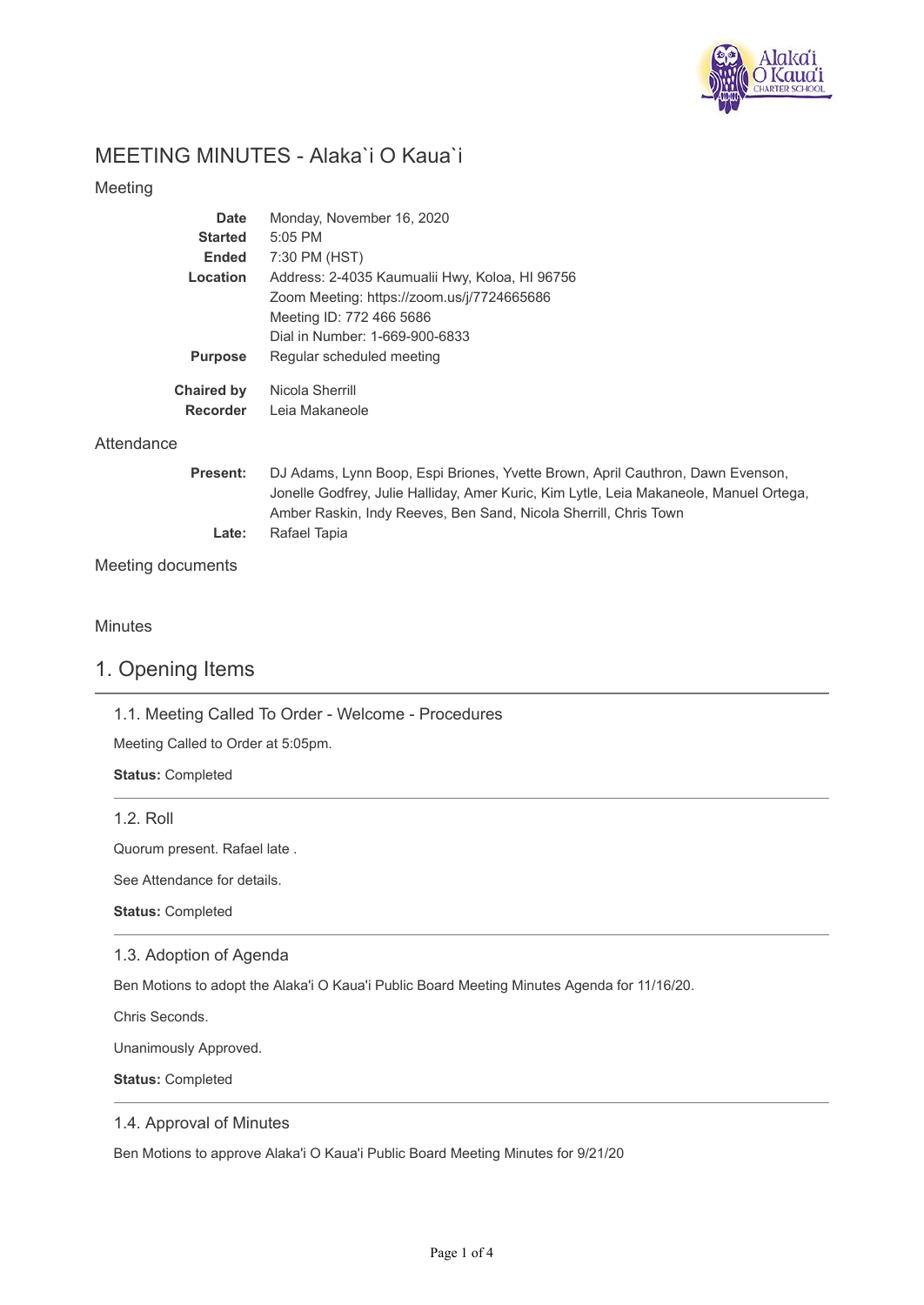

Chris Seconds.

Unanimously Approved

Ben Motions to approve Alaka'i O Kaua'i Public Board Meeting Minutes for 10/19/20

Chris Seconds.

Unanimously Approved

#### **Status:** Completed

- Minutes-2020-09-21-v2.pdf
- Alakai Minutes-2020-10-19-v2.pdf

# 2. Curriculum Moment

### 2.1. Curriculum Moment

Presentation by Miss "Z" , Casey Zoppa the Kindergarten Facilitator.

#### **Status:** Completed

Ms. Casey Introduction.docx

# 3. Comments From Guests

3.1. Comments

No Comments

**Status:** Completed

# 4. Administrative Reports

#### 4.1. School Director Report

- Education/Curriculum
- Facilities
- Enrollment
- Fundraising / PTO
- Personnel

Current Enrollment 163 student learners enrolled as of November 9th, 2020

#### **Facilities**

The Lower campus restrooms are not available due to septic tank and line blockage. Maintenance is working to resolve the issue as soon as possible.

Patricia will be transitioning to an iLEAD contract which will open up another part time Educational Assistant position at the school.

#### **Status:** Completed

Director Board Report November 16th, 2020.docx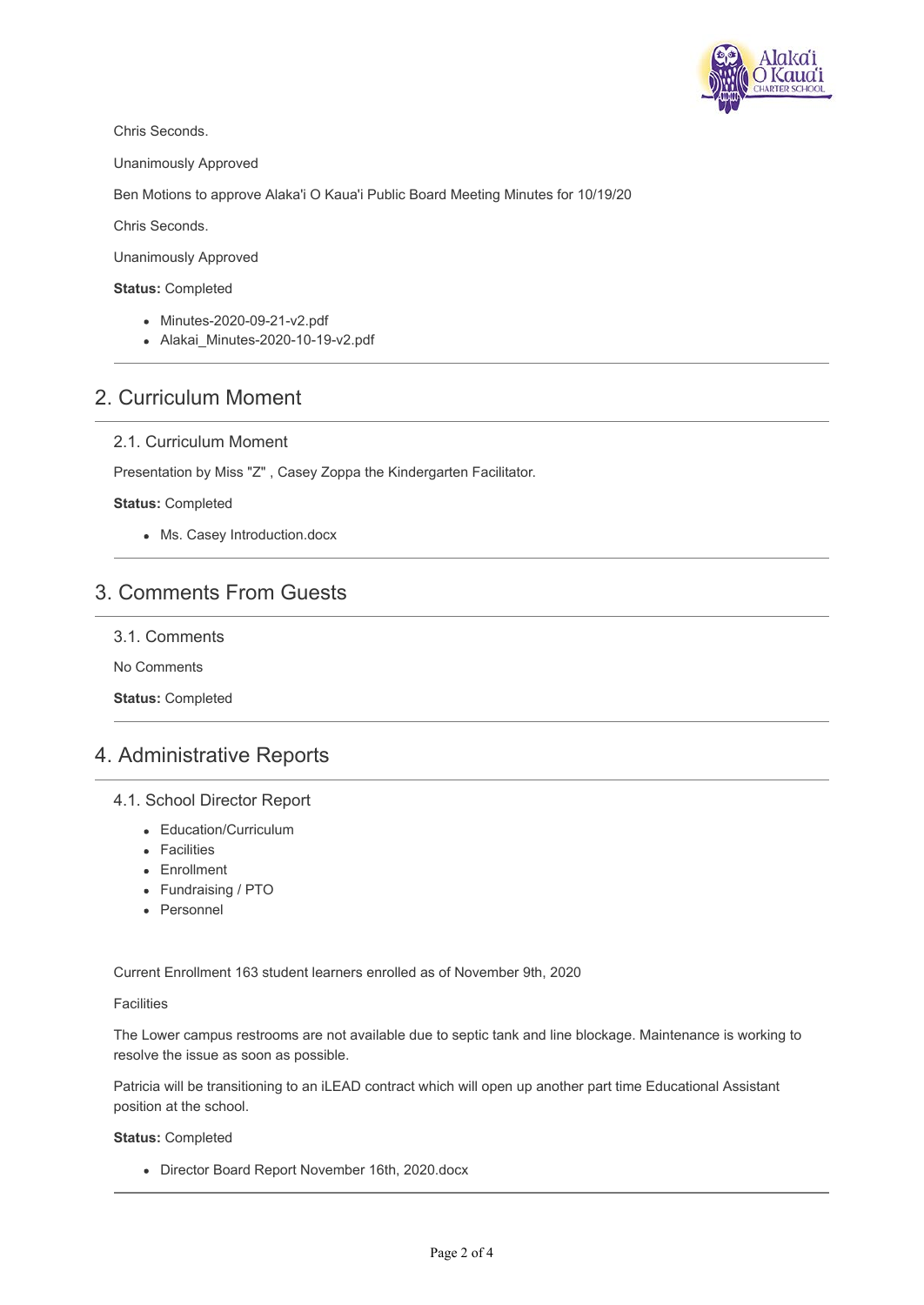

### 4.2. Service Provider Report

Nicole Huguenin - Maker Learning Network

Nicole presented the internet resource available "Maker Support Team" .

Noted the Digital Archive for Alaka'i O Kaua'i

#### **Status:** Completed

October 2020 Alaka'i O Kaua'i Service Provider Report - Sheet1.pdf

#### 4.3. Treasurer Financial Report

Audit update

October Beginning Balance : \$507,954.82

General Ledger balance : \$437,414.56

**Status:** Completed

- Alaka'i Audit 20-21 Invoice #4724 102820.pdf
- $\bullet$  Invoice #4733 110620.pdf
- Akita Invoice Oct 2020.pdf
- PDF Audit Report.pdf

#### 4.4. Board Committee Reports

- Chairperson report
- Education and Curriculum: Chris
- Human Resources Oversight: Leia
- Facilities and Maintenance: Rafael
- Board development and Governance: Nicola
- Finance and Audit: Ben

Vice Chairperson Nicola Sherrill, as acting Chairperson, reported that the SAPES report is due 12/15/20 .

Actively looking for New Board Members .

Noted the continued board representation at the weekly Charter Commission Meetings.

**Status:** Completed

# 5. Action Items

5.1. Accept Board Member Resignation

Board Chair - Indy Reeves has resigned from the board

Rafael Motions to Accept Elizabeth "Indy" Reeves resignation to the Alaka'i O Kaua'i Board of Directors.

Ben Seconds

Unanimously Approved

**Status:** Completed

• Indy Board Resignation Letter.pdf

5.2. Board Member positions